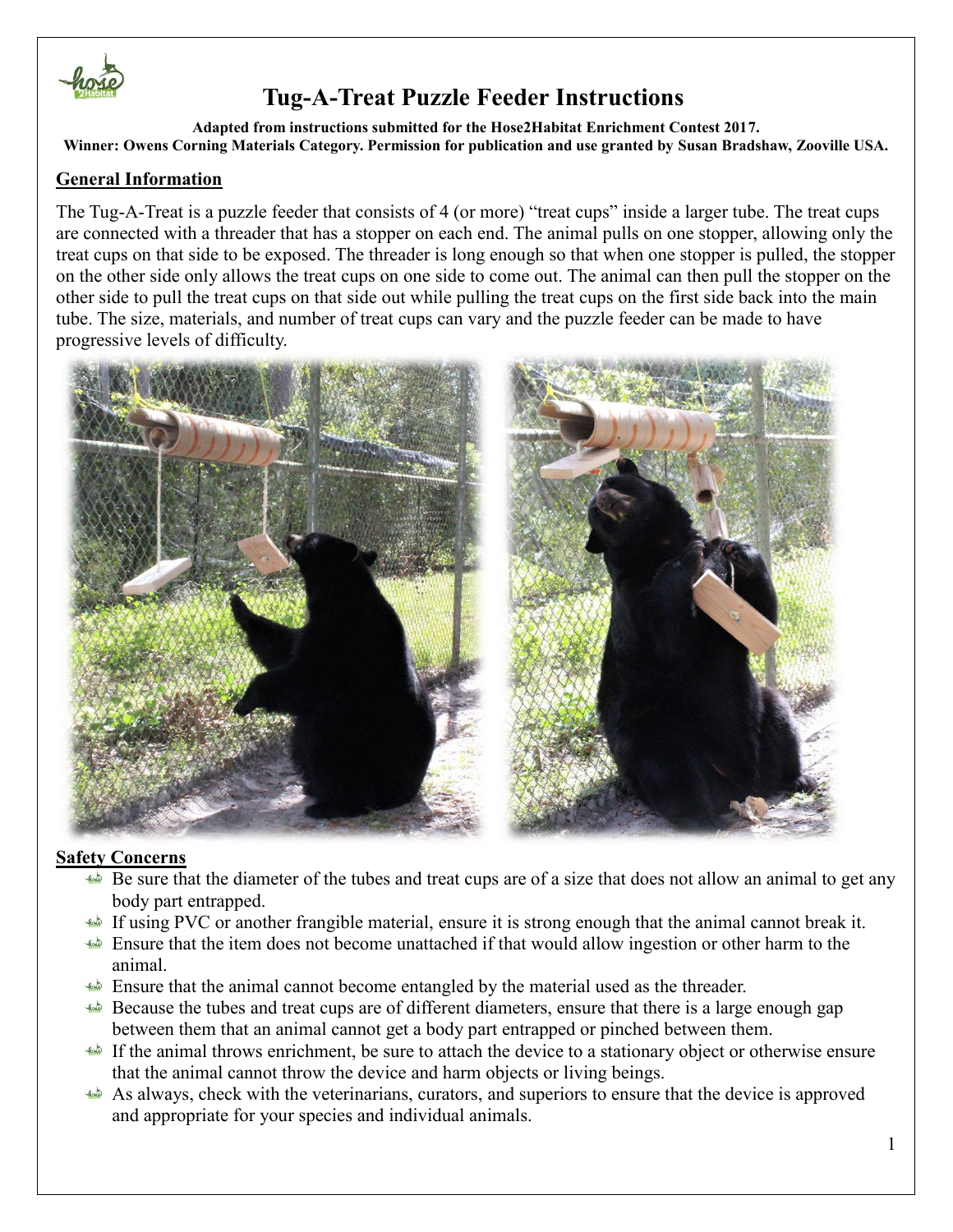

#### **Adapted from instructions submitted for the Hose2Habitat Enrichment Contest 2017. Winner: Owens Corning Materials Category. Permission for publication and use granted by Susan Bradshaw, Zooville USA.**

#### **Items Needed**

1 large diameter tube

*In these instructions a cardboard tube 4" in diameter and 4' length was used. PVC or other safe tube can be used. The diameter and length can be varied, adjusting the size of the other materials accordingly.*

#### Containers for treats (treat cups)

*In these instructions a cardboard tube 2" in diameter was cut to various lengths was used. PVC or other safe tubes, whiffle balls, or safe materials can be used.* 

#### 2 stoppers

*In these instructions two pieces of scrap wood 2"x4"x12" were used.*

Threader (length based on design and length of main tube)

*In these instructions sisal rope was used. 1" diameter fire hose, Manilla, nylon, or other approved rope, chain, or material can be used.*

#### **Optional**

#### 1 medium tube

*In these instructions a cardboard tube 3" in diameter and 6' length was used. PVC or other safe tube can be used. The diameter and length can be varied, adjusting the size of the other materials accordingly.*

#### **Instructions**

*Instructions written using materials as indicated above under "Items Needed". Modify as appropriate for the size and type of materials you are using.*

### **STEP 1. Prepare main tube (and spacer channel if being used.**

The 3" diameter tube is cut in half lengthwise. This is used as a "spacer channel" inside of the larger main 4" diameter tube to create some tension to prevent the treat cups from coming out too easily. This is not necessary to make the enrichment work, but makes it more challenging.

The 3" diameter tube is longer than the larger main tube and holes for hanging the device were made in this tube. It was secured to the larger main 4" tube using a nut and bolt at each end. The holes can also be made in the larger tube.

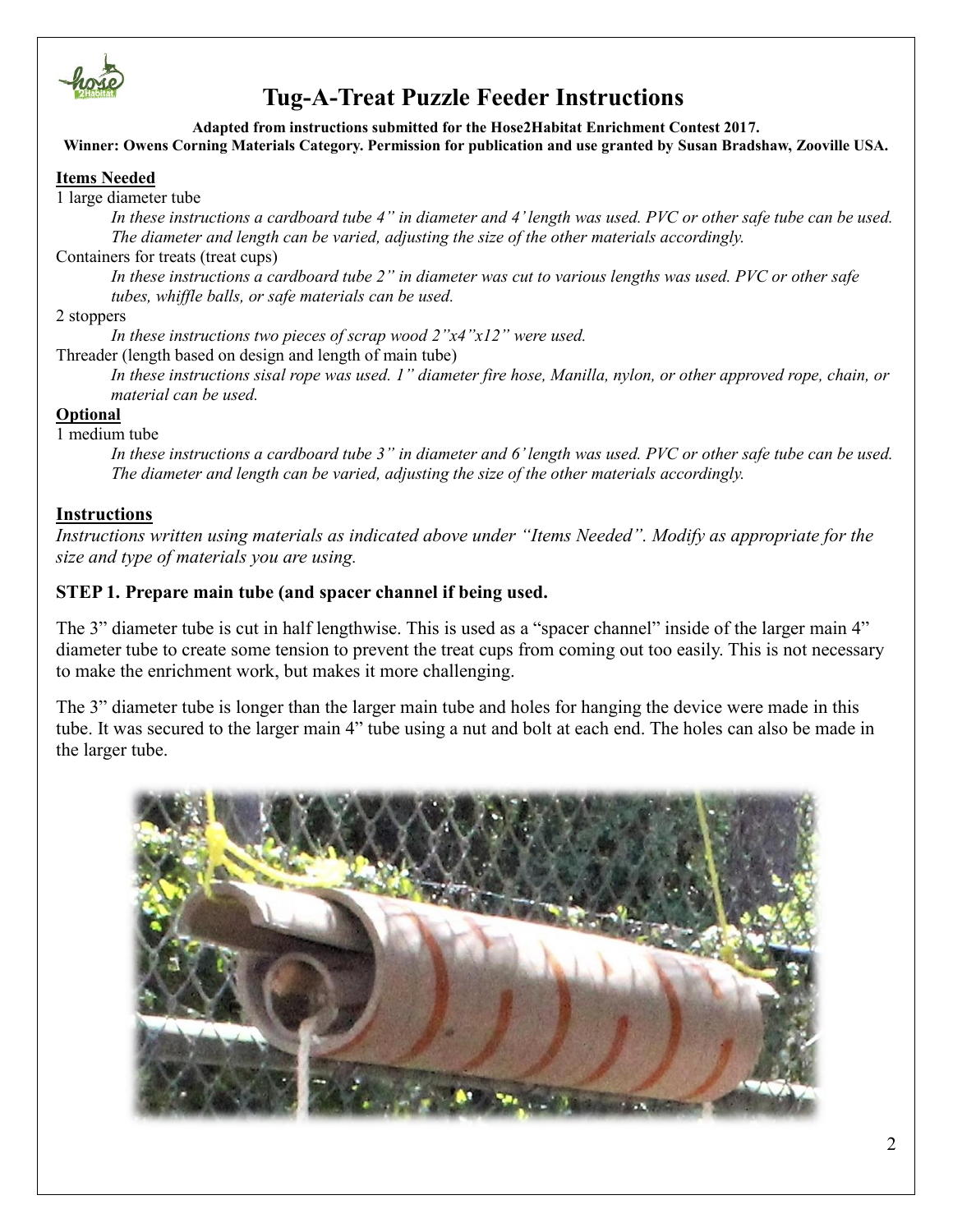

**Adapted from instructions submitted for the Hose2Habitat Enrichment Contest 2017. Winner: Owens Corning Materials Category. Permission for publication and use granted by Susan Bradshaw, Zooville USA.**

## **STEP 2. Add treat cups.**

Cut the threader long enough to connect all the treat cups together with enough length remaining to allow the stoppers to hang down about half the length of the large main tube. That way, when one side is pulled, it will allow half of the treat cups to be pulled out, but not the others.

In these instructions, the 2" cardboard tube was cut into various lengths to make the treat "cups". the device has 2 per side, each 8" long. More shorter sections may be used for more treat cups. Any safe containers of appropriate size may be used. For example, for some smaller species whiffle balls, small containers with lids that need to be unscrewed (both the container and the lid will have a whole in the middle and be attached to the threader), and other interesting containers can add complexity and interest. Containers can be changed to add novelty.

### Option 1

With this method the edges of the treat cups that are pulled out first may get "caught" on the side of the large main tube when the treat cups being pulled back into the large main tube from the other side. (This is less likely to happen if round objects like whiffle balls are used as treat cups.) If the treat cups get caught in this way, a keeper may need to assist from outside the enclosure with a rod to put the empty treat cups back in the large main tube to allow the treat cups on the other side to be pulled out. Some animals will be able to figure out how to make the treat cups fit back in even if they get caught on the side of the large main tube when the animal tried to simply pull the empty treat cups back in with the opposite stopper. You may want to start with objects that are rounded and will not get caught, and advance to objects that will get caught on the edges or otherwise be more challenging to place back in the main large tube to allow the treat cups on the other side to be accessed by the animal.



## Option 2

On the back side of the 4" tube, drill 2 holes just off center, just large enough to run the threader through. (This example used 2 lengths of sisal each 5' long.) Long enough to wrap the threader around each treat cup and still be long enough to pull them both completely out of the tube to expose the treats.

## **STEP 3. Add stoppers.**

Drill a hole in the center of each stopper large enough to pass the threader through. Knot one end of the threader to the bottom side of the stopper. This will prevent the treat cups from being pulled all the way out of the large tube and may also be used by the animal to tug the treat cups out. To prevent the wood from sliding on the threader, tie a knot securely against the top of the stopper as well.